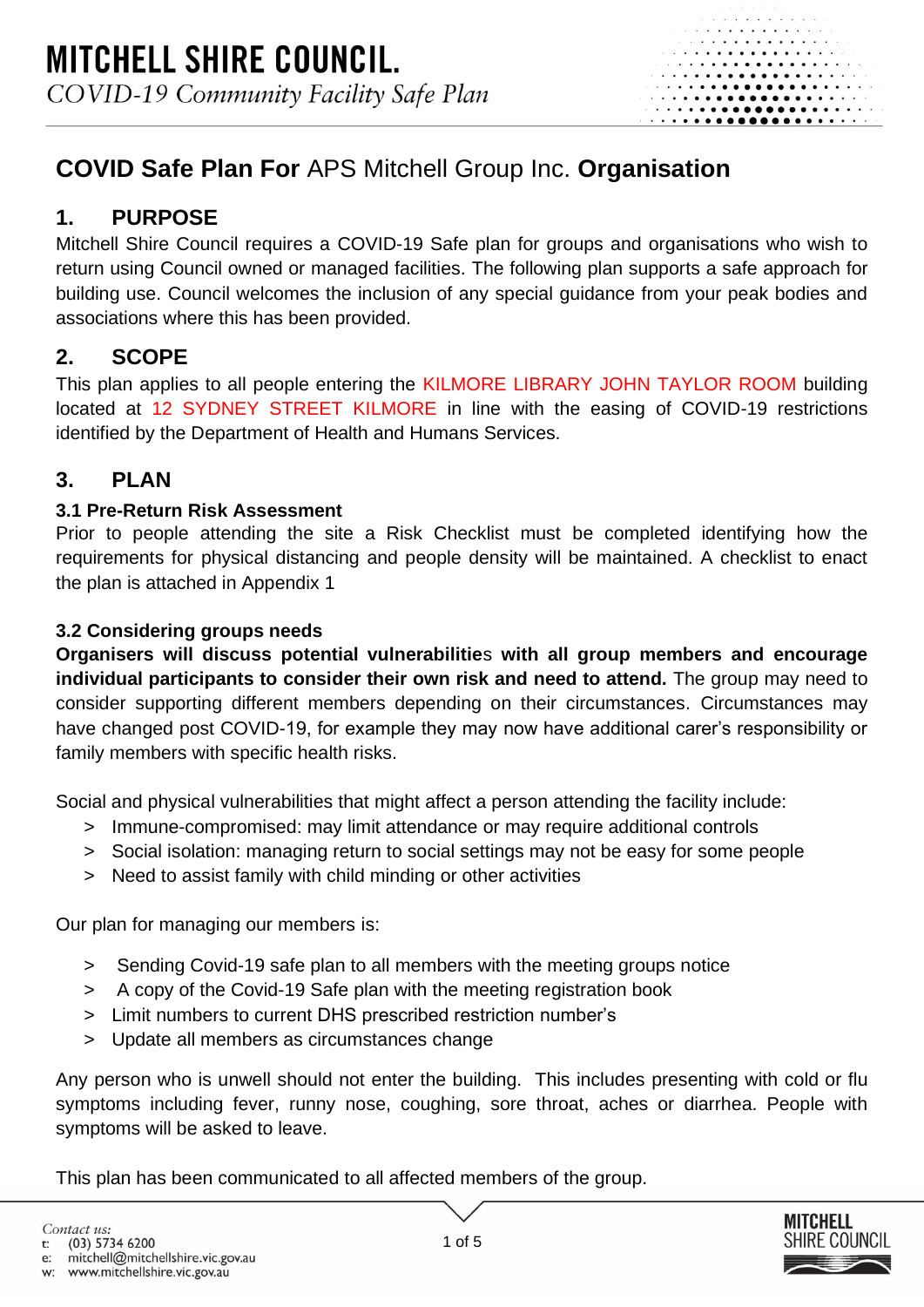# **MITCHELL SHIRE COUNCIL.** COVID-19 Community Facility Safe Plan

#### **3.3 Return to facilities**

#### 3.3.1 Physical distancing measures

Physical distancing measures mean that people from separate households must be more than 1.5 metres from each other. In addition, a minimum space of 2 metres x 2 metres is required for every person in any room they access.

Spaces (e.g. corridors) where there is a potential for people to come in contact with each other may exist in the building. It is acceptable that people walk past each other in these spaces as the amount of time they are together is minimal. However, they are not to stop in these spaces and, if possible, the movement of members should be managed so that people will not physically brush past each other in this space.

Rooms in the building and the maximum number of people allowed *(subject to current restriction* limits on total numbers):

| <b>Room Name</b> | Size (width X depth) | Max people (width x depth/2) |
|------------------|----------------------|------------------------------|
|                  |                      | Max 40 people                |
| John Taylor Room |                      |                              |
|                  |                      |                              |
|                  |                      |                              |
|                  |                      |                              |
|                  |                      |                              |
|                  |                      |                              |
|                  |                      |                              |
|                  |                      |                              |
|                  |                      |                              |
|                  |                      |                              |
|                  |                      |                              |

Signs will be placed into any room where the maximum occupancy is less than the maximum allowed into the entire facility to advise that people are to wait until the room is vacated.



. . . **. . . . .** . . . . .

Contact us:

(03) 5734 6200  $\mathbf{t}$ :

mitchell@mitchellshire.vic.gov.au e:

www.mitchellshire.vic.gov.au w: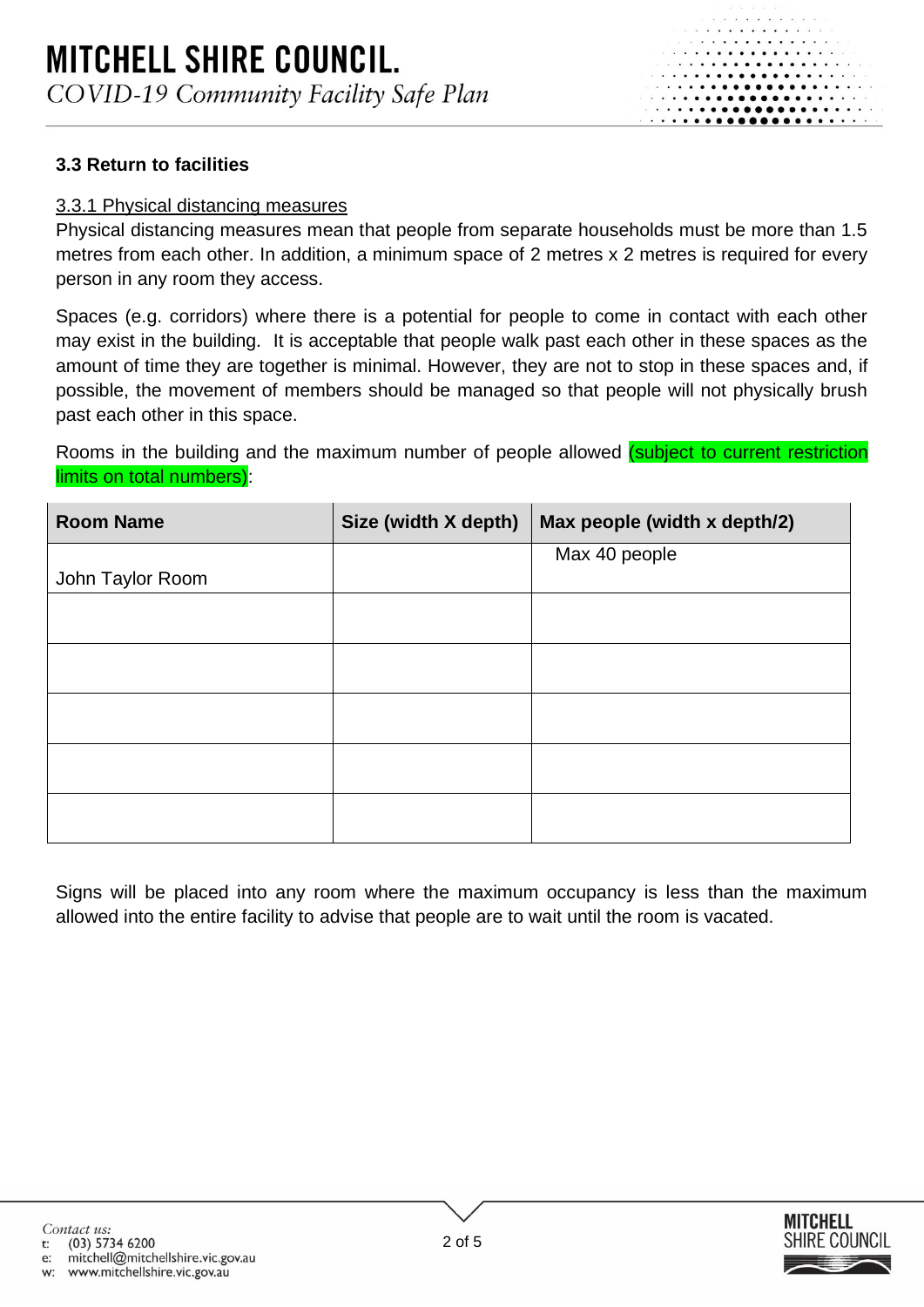

#### **3.3Cleanliness**

*Cleaning arrangements for the building are to be documented.* 

On entry to the building it is advised that every person wash their hands with soap and water or carries hand sanitiser to apply at entry. Everyone should avoid touching their faces.

For this building, at the end of every session any equipment and all tables and chairs used by the members need to be cleaned by the meeting organiser using soap and water with washable or disposable cloths. Spray and wipe is also satisfactory for cleaning.

Chairs with soft covers will, where possible, not be used as these are difficult to wipe down.

Council clean as per schedule arranged with the Contracts Management Coordinator at Mitchell Shire Council. This this has been communicated to each building manager.

#### **3.4COVID-19 Infection**

If a member is diagnosed with COVID-19, the following process will apply:

- > Notify members who may have had contact with the person per DHHS guidance
- > Ensure the privacy of the individual is maintained
- > Seek assistance from Council contact
- > Inform Council to arrange a deep clean of the building

#### **3.6 Breach of the policy**

Everyone will be treated with respect and it is expected that members will adhere to guidelines to physical distancing to help minimise the risk of COVID-19 being spread. Should someone test positive who attended a meeting space their privacy will be maintained, however Council will need to support a contact tracing regime to inform others.

#### **3.7 Legal Sources of policy**

- > [National COVID-19 Safe Workplace Principles](https://www.safeworkaustralia.gov.au/covid-19-information-workplaces/other-resources/national-covid-19-safe-workplace-principles)
- > [NCCC COVIDSafe plan](https://pmc.gov.au/sites/default/files/files/my-business-covidsafe-plan.pdf)
- > *Occupational Health and Safety Act 2004* (VIC)
- > *Occupational Health and Safety Regulation 2017* (VIC)
- > *Disability Discrimination Act 1992* (Cth)
- > *Equal Opportunity Act 2010* (VIC)



Contact us:

mitchell@mitchellshire.vic.gov.au e: www.mitchellshire.vic.gov.au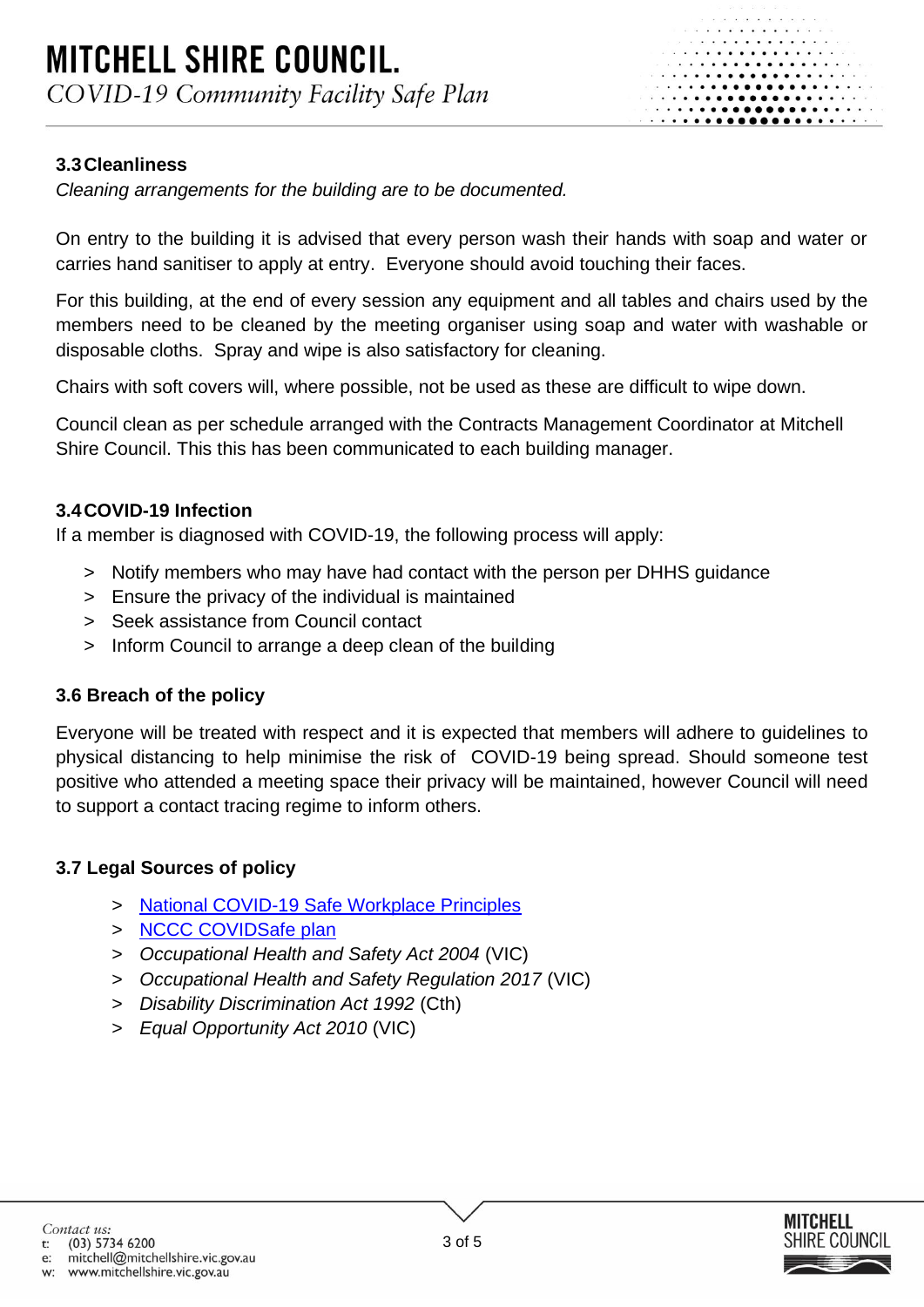## **Appendix 1 – Checklist** (to be completed for each session and retained by user group)

### **Before activity**

- $\Box$  Date and time of activity
- $\Box$  Activity type
- $\Box$  Rooms used (e.g. hall and kitchen)
- ☐ Responsible person name (must be present throughout activity)

#### The following available:

- ☐ Advice on COVID-19 available to everyone e.g. [www.dhhs.vic.gov.au/staying-safe-covid-19](https://www.dhhs.vic.gov.au/staying-safe-covid-19)
- □ Specific vulnerabilities determined and vulnerable group members encouraged to participate in other ways or to make arrangements with organisers for any special requirements to facilitate attendance
- $\Box$  Room sizes and number of people in each room signed
- □ Places where it will be difficult to maintain 1.5m spacing identified
- ☐ Signs for 1.5m and COVID-19 displayed
- $\Box$  Attendance sheet available and completed by all people entering facility
- □ Consideration for leaving doors open to allow access through doors without touching
- ☐ Advised patrons to hand wash/ hand sanitise as soon as they enter the building (consider leaving the outer toilet door propped open to avoid touching)
- $\Box$  Soap and water or disinfectant spray and disposable cloth (e.g. paper towel) available to clean surfaces touched
- ☐ Gloves available

Other risks to be managed (please list, use reverse of sheet if more space required)

## **During activity**

- ☐ Encourage participants not to bring belongings into centre (less to contaminate and clean)
- □ All attendees have been asked if they are unwell or have a temperature
- ☐ All attendees have been asked to wash their hands upon entry
- ☐ All attendees have provided their contact information on attendance sheet
- ☐ All attendees have been informed about safe distancing (1.5m)
- ☐ All attendee have been advised of other risks to be managed (please see list, use reverse of sheet if more space required)

## **After activity**

- ☐ All items used (including tables and chairs) washed with soap and water or sprayed and wiped with a disinfectant. This is the responsibility of the meeting organiser
- ☐ This form and the attendance sheet completed and stored in a centralised location (e.g. office) – to be made available upon request